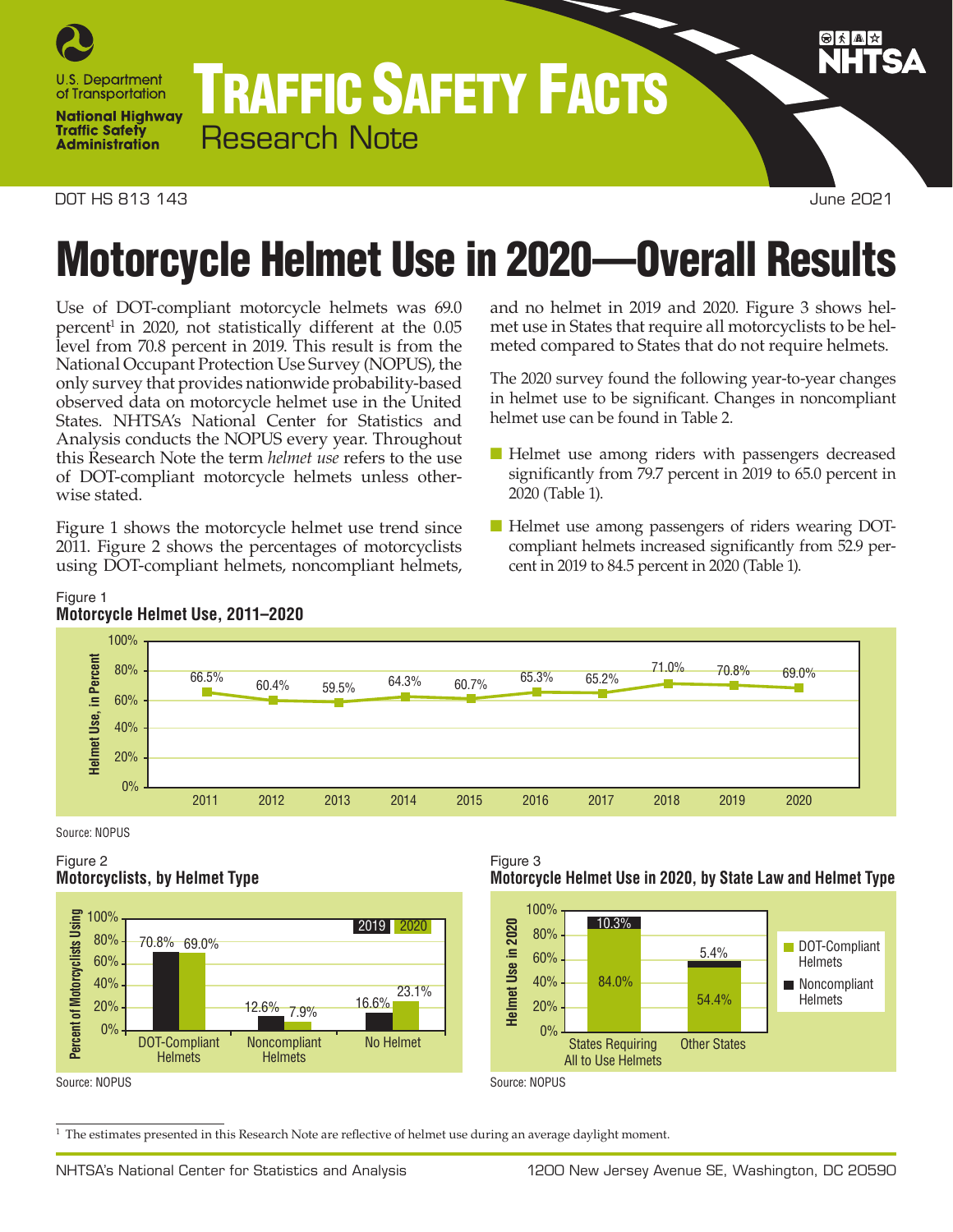Table 1

 $\overline{2}$ 

### **Use of Helmets Compliant With Federal Safety Regulations by Major Motorcyclist Characteristics**

|                                               | 2019             |                       | 2020                     |                       | 2019-2020 Change           |                          |                      |
|-----------------------------------------------|------------------|-----------------------|--------------------------|-----------------------|----------------------------|--------------------------|----------------------|
|                                               |                  | 95%                   |                          | 95%                   | Change, in                 | 95%                      |                      |
| <b>Motorcyclist Group</b>                     | <b>Helmet</b>    | <b>Confidence</b>     | <b>Helmet</b>            | <b>Confidence</b>     | <b>Percentage</b>          | <b>Confidence</b>        |                      |
|                                               | Use <sup>1</sup> | Interval <sup>2</sup> | $Use1$                   | Interval <sup>2</sup> | <b>Points</b> <sup>6</sup> | Interval <sup>3</sup>    | P-Value <sup>4</sup> |
| All Motorcyclists                             | 70.8%            | (62.7, 77.8)          | 69.0%                    | (58.8, 77.6)          | $-1.8$                     | $(-11.1, 7.5)$           | 0.69                 |
| Riders                                        | 75.0%            | (65.1, 82.9)          | 68.6%                    | (57.0, 78.3)          | $-6.4$                     | $(-17.7, 4.8)$           | 0.25                 |
| Passengers                                    | 48.0%            | (30.0, 66.6)          | 71.5%                    | (57.7, 82.1)          | 23.5                       | $(-0.2, 47.1)$           | 0.05                 |
| Motorcyclists in States Where <sup>5</sup>    |                  |                       |                          |                       |                            |                          |                      |
| Use Is Required for All Motorcyclists         | 89.2%            | (82.0, 93.7)          | 84.0%                    | (75.9, 89.8)          | $-5.2$                     | $(-11.2, 0.8)$           | 0.09                 |
| <b>Other States</b>                           | 56.5%            | (44.8, 67.5)          | 54.4%                    | (40.7, 67.4)          | $-2.1$                     | $(-15.4, 11.2)$          | 0.75                 |
| Motorcyclists on                              |                  |                       |                          |                       |                            |                          |                      |
| Expressways                                   | 73.7%            | (55.4, 86.4)          | 72.9%                    | (57.6, 84.2)          | $-0.8$                     | $-22.5, 20.9$            | 0.94                 |
| <b>Surface Streets</b>                        | 69.3%            | (62.8, 75.1)          | 67.2%                    | (57.0, 75.9)          | $-2.1$                     | $(-9.0, 4.7)$            | 0.53                 |
| Motorcyclists Traveling in                    |                  |                       |                          |                       |                            |                          |                      |
| <b>Fast Traffic</b>                           | 72.8%            | (60.1, 82.7)          | 70.3%                    | (57.5, 80.6)          | $-2.5$                     | $(-18.3, 13.2)$          | 0.74                 |
| <b>Medium-Speed Traffic</b>                   | 75.7%            | (64.6, 84.1)          | 76.8%                    | (67.1, 84.3)          | $\overline{1.2}$           | $(-9.7, 12.0)$           | 0.83                 |
| <b>Slow Traffic</b>                           | 64.1%            | (55.3, 72.0)          | 55.4%                    | (37.9, 71.7)          | $-8.6$                     | $(-27.0, 9.7)$           | 0.34                 |
| Motorcyclists Traveling in                    |                  |                       |                          |                       |                            |                          |                      |
| <b>Heavy Traffic</b>                          | 72.1%            | (60.4, 81.4)          | 77.0%                    | (66.6, 84.9)          | 4.9                        | $(-7.3, 17.2)$           | 0.42                 |
| <b>Moderately Dense Traffic</b>               | 71.4%            | (54.4, 84.0)          | 61.2%                    | (44.2, 75.8)          | $-10.2$                    | $(-31.5, 11.0)$          | 0.33                 |
| <b>Light Traffic</b>                          | 66.3%            | (58.0, 73.6)          | 57.4%                    | (32.7, 78.8)          | $-8.9$                     | $-38.9, 21.0$            | 0.55                 |
| Motorcyclists in                              |                  |                       |                          |                       |                            |                          |                      |
| <b>Not Clear Weather Conditions</b>           | 71.3%            | (61.4, 79.5)          | 74.3%                    | (52.1, 88.5)          | 3.1                        | $(-18.7, 24.9)$          | 0.77                 |
| <b>Clear Weather Conditions</b>               | 70.8%            | (62.1, 78.1)          | 68.7%                    | (58.3, 77.6)          | $-2.0$                     | $(-11.4, 7.4)$           | 0.66                 |
| Motorcycle Riders When                        |                  |                       |                          |                       |                            |                          |                      |
| They Are the Sole Rider                       | 74.0%            | (63.2, 82.5)          | 69.3%                    | (56.5, 79.7)          | $-4.7$                     | $(-17.9, 8.6)$           | 0.48                 |
| <b>They Have Passengers</b>                   | 79.7%            | (65.3, 89.1)          | 65.0%                    | (53.9, 74.7)          | $-14.6$                    | $(-27.8, -1.5)$          | 0.03                 |
| Motorcyclists in the                          |                  |                       |                          |                       |                            |                          |                      |
| Northeast                                     | 74.1%            | (56.5, 86.3)          | 77.0%                    | (66.8, 84.8)          | 2.9                        | $(-9.0, 14.8)$           | 0.62                 |
| <b>Midwest</b>                                | 43.4%            | (30.9, 56.8)          | 53.7%                    | (31.4, 74.6)          | 10.3                       | $(-10.3, 30.8)$          | 0.32                 |
| <b>South</b>                                  | 74.6%            | (60.3, 85.0)          | 69.8%                    | (54.5, 81.7)          | $-4.8$                     | $(-21.5, 11.8)$          | 0.56                 |
| West                                          | 83.7%            | (74.6, 90.0)          | 85.0%                    | (73.7, 92.0)          | $\overline{1.3}$           | $(-7.5, 10.1)$           | 0.76                 |
| Motorcyclists in                              |                  |                       |                          |                       |                            |                          |                      |
| <b>Urban Areas</b>                            | 67.8%            | (57.3, 76.8)          | 67.4%                    | (55.3, 77.6)          | $-0.4$                     | $(-13.3, 12.5)$          | 0.95                 |
| <b>Rural Areas</b>                            | 76.5%            | (65.9, 84.5)          | 71.0%                    | (54.5, 83.4)          | $-5.5$                     | $(-17.4, 6.5)$           | 0.36                 |
| <b>Motorcyclists Traveling During</b>         |                  |                       |                          |                       |                            |                          |                      |
| Weekdays                                      | 69.4%            | (62.4, 75.6)          | 68.4%                    | (57.1, 77.8)          | $-1.0$                     | $(-10.4, 8.3)$           | 0.82                 |
| <b>Weekday Rush Hours</b>                     | 73.1%            | (64.5, 80.2)          | 73.5%                    | (63.9, 81.2)          | 0.4                        | $(-10.9, 11.7)$          | 0.95                 |
| <b>Weekday Non-Rush Hours</b>                 | 66.8%            | (57.9, 74.6)          | 64.4%                    | (46.8, 78.8)          | $-2.4$                     | $(-18.7, 13.9)$          | 0.76                 |
| <b>Weekends</b>                               | 72.6%            | (57.2, 84.0)          | 69.8%                    | (54.8, 81.6)          | $-2.8$                     | $(-18.9, 13.4)$          | 0.73                 |
| Motorcycle Riders Who                         |                  |                       |                          |                       |                            |                          |                      |
| Are Riding Alone                              | 74.0%            | (63.2, 82.5)          | 69.3%                    | (56.5, 79.7)          | $-4.7$                     | $(-17.9, 8.6)$           | 0.48                 |
| Have Passengers Using DOT-Compliant Helmets   | 87.8%            | (76.8, 94.0)          | 76.9%                    | (59.4, 88.4)          | $-10.9$                    | $(-27.8, 6.0)$           | 0.20                 |
| Have Passengers Using Noncompliant Helmets    | 90.0%            | (84.0, 93.9)          | <b>NA</b>                | NА                    | <b>NA</b>                  | NА                       | NА                   |
| <b>Have Unhelmeted Passengers</b>             | <b>NA</b>        | ΝA                    | <b>NA</b>                | <b>NA</b>             | <b>NA</b>                  | <b>NA</b>                | <b>NA</b>            |
| Passengers on Motorcycles on Which            |                  |                       |                          |                       |                            |                          |                      |
| <b>Riders Are Using DOT-Compliant Helmets</b> | 52.9%            | (31.2, 73.6)          | 84.5%                    | (71.3, 92.3)          | 31.6                       | (5.2, 58.0)              | 0.02                 |
| <b>Riders Are Using Noncompliant Helmets</b>  | <b>NA</b>        | <b>NA</b>             | <b>NA</b>                | <b>NA</b>             | <b>NA</b>                  | <b>NA</b>                | <b>NA</b>            |
| <b>Riders Are Unhelmeted</b>                  | <b>NA</b>        | <b>NA</b>             | $\overline{\mathsf{NA}}$ | NA                    | <b>NA</b>                  | $\overline{\mathsf{NA}}$ | <b>NA</b>            |

<sup>1</sup> Use of helmets meeting the safety requirements of Federal Motor Vehicle Safety Standard 218, observed between 7 a.m. and 6 p.m. among motorcycle riders and passengers.

 $^2$  The Wilson Confidence Interval has the form: {(2 $n_{EFF}$  + t $^2$ ) ± t $\sqrt{(t^2+4n_{EFF}pq)}\times2(n_{EFF}+t^2),$  where  $p$  is the estimated percentage of Helmet Use,  $n_{EFF}=n/DEF$  is the effective sample size (where n is the sample size and DEFF is the design effect),  $t = t_{1-\alpha/2}(df)$ , is a multiplier from the t-distribution with df degrees of freedom, and  $q = 1 - p$ . For percentages, these endpoints are multiplied by 100.

<sup>3</sup> The regular symmetric interval was used for the estimated change in percentage point, which is in the form:  $p \pm t_{1-\alpha/2}(df)\sqrt{v(p)}$ , where  $p$  is the estimated change in percentage point,  $v(p)$  is its estimated variance, and  $t_{1-\alpha/2}(df)$  is a multiplier from the *t*-distribution with *df* degrees of freedom. The degrees of freedom used in 2020 is different from that used in 2019.

<sup>4</sup> A p-value of 0.05 or less indicate that there is a statistically significant difference (at the alpha=0.05 level) between the 2019 and 2020 estimates for the group in question, indicated with boldface type.

<sup>5</sup> Use rates reflect the laws in effect at the time data was collected.

<sup>6</sup> The "Change in Percentage Points" column was computed using unrounded estimates and may not equal the difference between the percentages displayed in the table which are rounded to the nearest tenth.

NA: Data not sufficient to produce a reliable estimate.

Source: National Occupant Protection Use Survey, NCSA.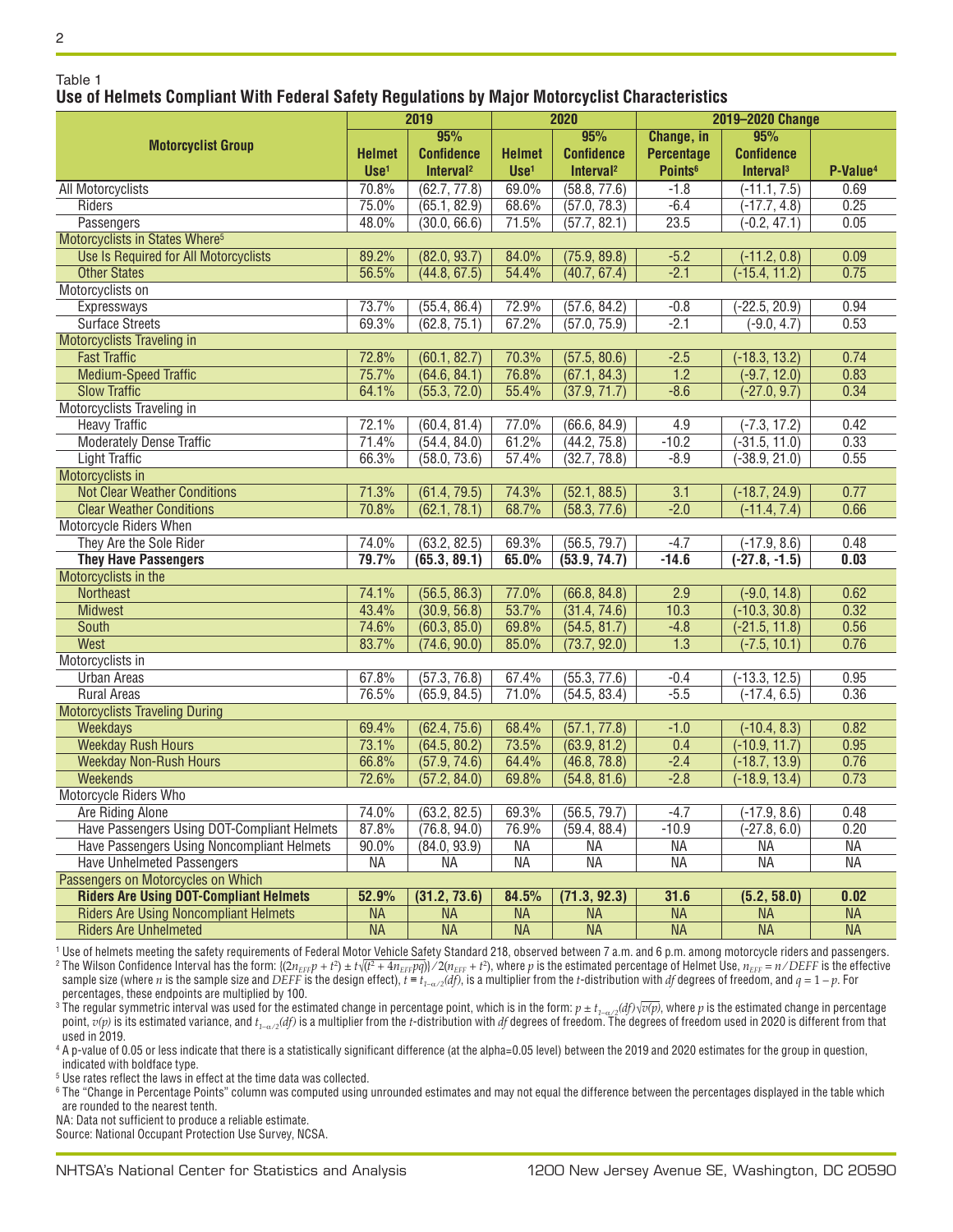#### Table 2 **Use of Noncompliant Helmets by Major Motorcyclist Characteristics**

|                                               | 2019          |                       | 2020             |                          | 2019-2020 Change         |                          |                          |
|-----------------------------------------------|---------------|-----------------------|------------------|--------------------------|--------------------------|--------------------------|--------------------------|
|                                               |               | 95%                   |                  | 95%                      | Change, in               | 95%                      |                          |
| <b>Motorcyclist Group</b>                     | <b>Helmet</b> | <b>Confidence</b>     | <b>Helmet</b>    | <b>Confidence</b>        | <b>Percentage</b>        | <b>Confidence</b>        |                          |
|                                               | $Use1$        | Interval <sup>2</sup> | Use <sup>1</sup> | Interval <sup>2</sup>    | Points <sup>6</sup>      | Interval <sup>3</sup>    | P-Value <sup>4</sup>     |
| All Motorcyclists                             | 12.6%         | (7.9, 19.5)           | 7.9%             | (4.9, 12.3)              | $-4.7$                   | $(-12.2, 2.8)$           | 0.21                     |
| Riders                                        | 7.6%          | (3.6, 15.3)           | 7.5%             | (4.5, 12.2)              | $-0.1$                   | $(-6.7, 6.4)$            | 0.97                     |
| <b>Passengers</b>                             | 39.2%         | (19.2, 63.6)          | 10.1%            | (4.7, 20.3)              | $-29.1$                  | $-56.7, -1.6$            | 0.04                     |
| Motorcyclists in States Where <sup>5</sup>    |               |                       |                  |                          |                          |                          |                          |
| Use Is Required for All Motorcyclists         | 9.7%          | (5.5, 16.5)           | 10.3%            | (5.9, 17.6)              | 0.6                      | $(-6.2, 7.4)$            | 0.85                     |
| <b>Other States</b>                           | 14.8%         | (7.9, 25.9)           | 5.4%             | (1.9, 14.8)              | $-9.3$                   | $(-19.8, 1.1)$           | 0.08                     |
| Motorcyclists on                              |               |                       |                  |                          |                          |                          |                          |
| Expressways                                   | 13.3%         | (4.5, 33.3)           | 11.1%            | (5.0, 23.0)              | $-2.2$                   | $(-18.9, 14.6)$          | 0.79                     |
| <b>Surface Streets</b>                        | 12.2%         | (7.7, 18.7)           | 6.3%             | (4.0, 9.7)               | $-5.9$                   | $(-13.3, 1.5)$           | 0.12                     |
| Motorcyclists Traveling in                    |               |                       |                  |                          |                          |                          |                          |
| <b>Fast Traffic</b>                           | 12.0%         | (5.0, 26.3)           | 9.2%             | (4.6, 17.5)              | $-2.9$                   | $(-15.3, 9.5)$           | 0.64                     |
| <b>Medium Speed Traffic</b>                   | 5.6%          | (3.7, 8.5)            | 7.3%             | (4.0, 13.0)              | 1.7                      | $(-3.4, 6.8)$            | 0.50                     |
| <b>Slow Traffic</b>                           | 18.9%         | (13.2, 26.3)          | 6.0%             | (3.0, 11.6)              | $-12.8$                  | $(-20.3, -5.4)$          | < 0.01                   |
| Motorcyclists Traveling in                    |               |                       |                  |                          |                          |                          |                          |
| <b>Heavy Traffic</b>                          | 13.1%         | (6.6, 24.2)           | $9.0\%$          | (4.9, 16.1)              | $-4.1$                   | $(-14.5, 6.3)$           | 0.43                     |
| <b>Moderately Dense Traffic</b>               | 9.3%          | (4.3, 18.9)           | 5.5%             | (2.2, 13.2)              | $-3.8$                   | $(-14.6, 7.0)$           | 0.48                     |
| <b>Light Traffic</b>                          | 16.2%         | (10.0, 25.1)          | 8.2%             | (4.1, 15.8)              | $-8.0$                   | $(-17.7, 1.6)$           | 0.10                     |
| Motorcyclists in                              |               |                       |                  |                          |                          |                          |                          |
| <b>Not Clear Weather Conditions</b>           | <b>NA</b>     | <b>NA</b>             | <b>NA</b>        | $\overline{\mathsf{NA}}$ | <b>NA</b>                | <b>NA</b>                | <b>NA</b>                |
| <b>Clear Weather Conditions</b>               | 12.4%         | (7.7, 19.3)           | 7.6%             | (4.6, 12.3)              | $-4.8$                   | $(-12.2, 2.6)$           | 0.20                     |
| <b>Motorcycle Riders When</b>                 |               |                       |                  |                          |                          |                          |                          |
| They Are the Sole Motorcyclists               | 8.3%          | (3.7, 17.7)           | 7.8%             | (4.4, 13.3)              | $-0.6$                   | $(-8.5, 7.4)$            | 0.88                     |
| They Have Passengers                          | 4.5%          | (1.9, 10.1)           | 6.1%             | (3.0, 12.3)              | 1.7                      | $(-3.4, 6.7)$            | 0.51                     |
| Motorcyclists in the                          |               |                       |                  |                          |                          |                          |                          |
| <b>Northeast</b>                              | 19.4%         | (10.1, 34.0)          | 7.4%             | (2.0, 24.0)              | $-12.1$                  | $(-31.0, 6.8)$           | 0.20                     |
| <b>Midwest</b>                                | 8.2%          | (3.5, 17.9)           | 4.5%             | (1.3, 14.1)              | $-3.7$                   | $(-10.8, 3.4)$           | 0.29                     |
| South                                         | 6.3%          | (2.5, 15.2)           | 12.9%            | (7.6, 21.3)              | 6.6                      | $(-5.3, 18.5)$           | 0.26                     |
| West                                          | 11.2%         | (5.4, 21.6)           | 6.5%             | (2.2, 17.8)              | $-4.6$                   | $(-14.1, 4.9)$           | 0.33                     |
| Motorcyclists in                              |               |                       |                  |                          |                          |                          |                          |
| <b>Urban Areas</b>                            | 15.9%         | (9.6, 25.3)           | $10.0\%$         | (6.0, 16.3)              | $-5.9$                   | $(-15.5, 3.7)$           | 0.22                     |
| <b>Rural Areas</b>                            | 6.1%          | (3.0, 12.0)           | 5.1%             | (2.7, 9.4)               | $-1.1$                   | $(-7.3, 5.1)$            | 0.73                     |
| <b>Motorcyclists Traveling During</b>         |               |                       |                  |                          |                          |                          |                          |
| <b>Weekdays</b>                               | 14.5%         | (8.7, 23.3)           | 5.6%             | (3.3, 9.5)               | $-8.9$                   | $(-16.5, -1.3)$          | 0.02                     |
| <b>Weekday Rush Hours</b>                     | 9.7%          | (6.2, 14.9)           | 6.5%             | (2.9, 14.0)              | $-3.2$                   | $(-9.4, 3.1)$            | 0.31                     |
| <b>Weekday Non-Rush Hours</b>                 | 17.9%         | (9.9, 30.2)           | 4.9%             | (2.5, 9.4)               | $-13.0$                  | $(-23.9, -2.1)$          | 0.02                     |
| <b>Weekends</b>                               | 10.1%         | (3.7, 24.6)           | 10.8%            | (5.0, 21.7)              | 0.7                      | $(-12.7, 14.0)$          | 0.92                     |
| Motorcycle Riders Who                         |               |                       |                  |                          |                          |                          |                          |
| Are Riding Alone                              | 8.3%          | (3.7, 17.7)           | 7.8%             | (4.4, 13.3)              | $-0.6$                   | $(-8.5, 7.4)$            | 0.88                     |
| Have Passengers Using DOT-Compliant Helmets   | <b>NA</b>     | <b>NA</b>             | 7.0%             | (3.3, 14.4)              | <b>NA</b>                | <b>NA</b>                | <b>NA</b>                |
| Have Passengers Using Noncompliant Helmets    | <b>NA</b>     | <b>NA</b>             | <b>NA</b>        | <b>NA</b>                | <b>NA</b>                | <b>NA</b>                | <b>NA</b>                |
| <b>Have Unhelmeted Passengers</b>             | <b>NA</b>     | <b>NA</b>             | <b>NA</b>        | <b>NA</b>                | <b>NA</b>                | <b>NA</b>                | <b>NA</b>                |
| Passengers on Motorcycles on Which            |               |                       |                  |                          |                          |                          |                          |
| <b>Riders Are Using DOT-Compliant Helmets</b> | 44.3%         | (23.2, 67.6)          | 7.6%             | (3.3, 16.7)              | $-36.6$                  | $(-62.3, -11.0)$         | 0.01                     |
| <b>Riders Are Using Noncompliant Helmets</b>  | <b>NA</b>     | <b>NA</b>             | <b>NA</b>        | <b>NA</b>                | $\overline{\mathsf{NA}}$ | <b>NA</b>                | <b>NA</b>                |
| <b>Riders Are Unhelmeted</b>                  | <b>NA</b>     | <b>NA</b>             | <b>NA</b>        | $\overline{\mathsf{NA}}$ | $\overline{\mathsf{NA}}$ | $\overline{\mathsf{NA}}$ | $\overline{\mathsf{NA}}$ |

<sup>1</sup> Use of helmets that do NOT meet the safety requirements of Federal Motor Vehicle Safety Standard 218, observed between 7 a.m. and 6 p.m. among motorcycle riders and passengers.  $^2$  The Wilson Confidence Interval has the form: {(2 $n_{EFF}$  + t $^2$ ) ± t $\sqrt{(t^2+4n_{EFF}pq)}\times2(n_{EFF}+t^2),$  where  $p$  is the estimated percentage of Helmet Use,  $n_{EFF}=n/DEF$  is the effective

sample size (where n is the sample size and DEFF is the design effect),  $t = t_{1-\alpha/2}(df)$ , is a multiplier from the t-distribution with df degrees of freedom, and  $q = 1 - p$ . For percentages, these endpoints are multiplied by 100.

<sup>3</sup> The regular symmetric interval was used for the estimated change in percentage point, which is in the form:  $p \pm t_{1-\alpha/2}(df)\sqrt{v(p)}$ , where  $p$  is the estimated change in percentage point,  $v(p)$  is its estimated variance, and  $t_{1-\alpha/2}(df)$  is a multiplier from the *t*-distribution with *df* degrees of freedom. The degrees of freedom used in 2020 is different from that used in 2019.

<sup>4</sup> A p-value of 0.05 or less indicates that there is a statistically significant difference (at the alpha=0.05 level) between the 2019 and 2020 estimates for the group in question, indicated with boldface type.

<sup>5</sup> Use rates reflect the laws in effect at the time data was collected.

<sup>6</sup> The "Change in Percentage Points" column was computed using unrounded estimates and may not equal the difference between the percentages displayed in the table which are rounded to the nearest tenth.

NA: Data not sufficient to produce a reliable estimate.

Source: National Occupant Protection Use Survey, NCSA.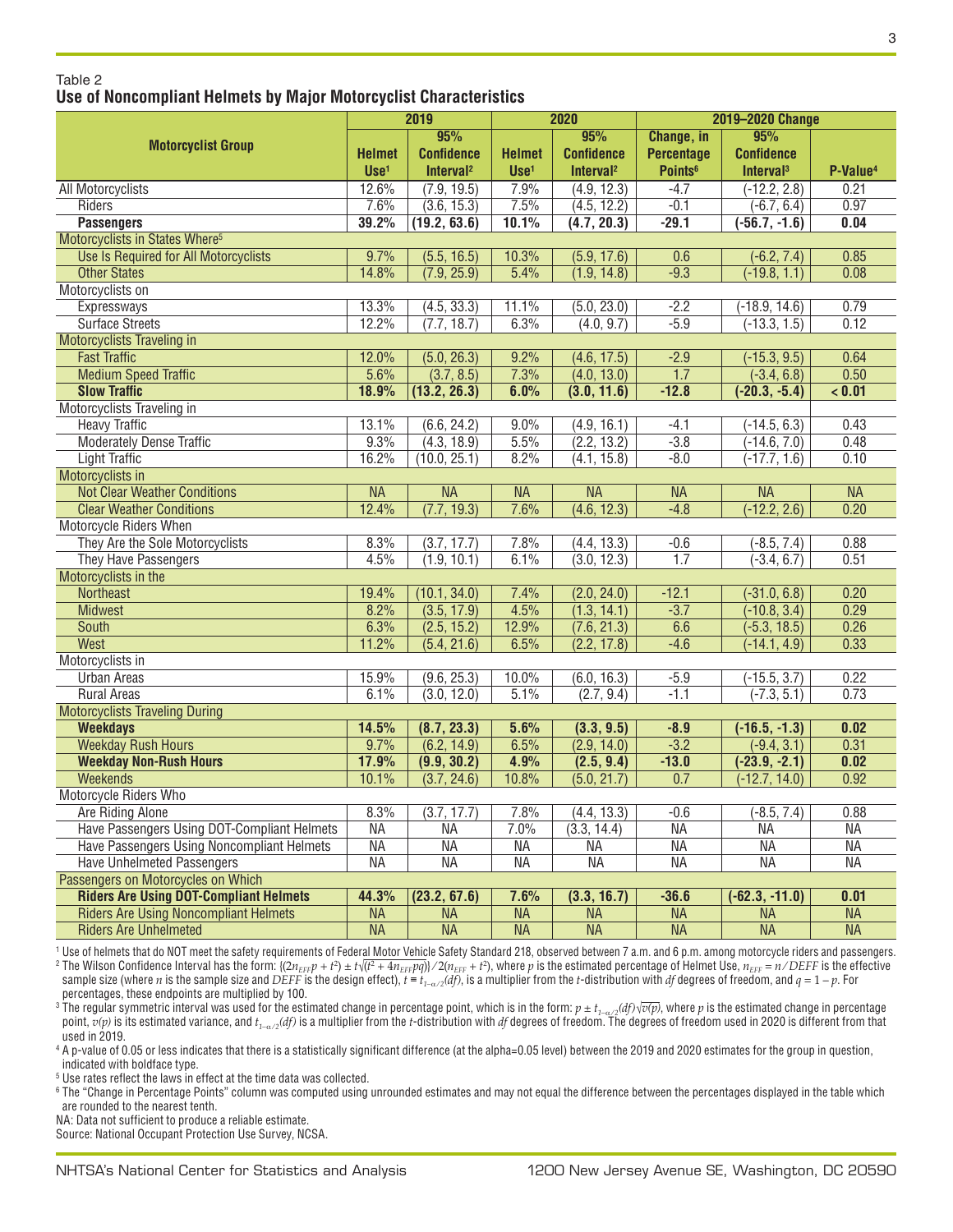# **Survey Methodology**

NOPUS is the only survey that provides nationwide probability-based observed data on motorcycle helmet use in the United States. The survey observes helmet use as it actually occurs at randomly selected roadway sites to provide the best tracking of helmet use in this country.

The survey data are collected by sending observers to probabilistically sampled roadways to observe motorcyclists between 7 a.m. and 6 p.m. Observations are made either while standing at the roadside or, in the case of expressways, while riding in a vehicle in traffic. In order to capture the true behavior of motorcyclists, NOPUS observers do not stop motorcycles or interview motorcyclists. The 2020 NOPUS data was collected from July 27 to August 16, 2020, which was 2 months later than the usual timeframe due to the coronavirus pandemic. The 2019 NOPUS data was collected from June 2 to June 17, 2019. Another consequence of the pandemic was the absence of the *Click It or Ticket* campaign that typically precedes the NOPUS data collection.

NOPUS uses a complex multistage probability sample, statistical data editing, imputation of unknown values, and complex estimation procedures. Table 3 shows the sample sizes of the 2020 NOPUS Moving Traffic Survey. A total of 719 motorcyclists were observed on the 620 motorcycles, which are respectively 13 percent and 12 percent less than the 2019 sample due to reduced traffic volume from the pandemic.

## Table 3 **Sites, Motorcycles, and Motorcyclists Observed**

| <b>Numbers of</b>      | 2019  | 2020  | <b>Percentage Change</b> |
|------------------------|-------|-------|--------------------------|
| Sites Observed*        | 1,877 | 1,875 | $-0.1%$                  |
| Motorcycles Observed   | 707   | 620   | $-12.3%$                 |
| Motorcyclists Observed | 828   | 719   | $-13.2%$                 |

\*The number of sites observed reflects the number of sites in the sample frame minus those sites unavailable due to restricted access, traffic problems, or safety issues.

Because NOPUS selects the sites probabilistically, we can test the statistical significance of its results. Statistically significant changes in helmet use between 2019 and 2020 are identified in Tables 1 and 2 by a p-value that is 0.05 or less in the table's far-right column.

Data collection, estimation, and variance estimation for the NOPUS are conducted by Westat, Inc., under the direction of the NCSA under Federal contract number 693JJ918D000001.

# **Definitions**

NHTSA established standards for motorcycle helmets to ensure a certain degree of protection in a crash in Federal Motor Vehicle Safety Standard 218 (Code of Federal Register, Title 49, Volume 5, Part 571, Section 218, October 2003). *DOT-compliant helmets* are helmets that meet this safety standard, while *noncompliant helmets* are helmets that do not.

DOT-compliant helmets are marked with an identifying sticker on the backs of the helmets. However, because of the prevalence of counterfeit stickers, NOPUS data collectors categorize DOT-compliant helmets as helmets that cover the motorcyclists' ears, are at least 1 inch thick, have hefty chin straps, and do not have protrusions longer than two-tenths of an inch.

NHTSA defines helmet use as the use of DOT-compliant helmets.

At the time of the 2020 survey, 19 States and the District of Columbia required all motorcyclists to wear helmets. Table 4 lists States with motorcycle helmet laws in effect for all motorcyclists. Twenty-eight States required only a subset of riders or motorcycle passengers to use helmets (such as those under age 17, 18, or 21). Illinois, Iowa, and New Hampshire, had no motorcycle helmet requirement (Highway Loss Data Institute, 2020).

Table 4

## **States With Laws\* Requiring Helmet Use for All Motorcyclists**

| Alabama              | <b>Mississippi</b>    | Oregon        |
|----------------------|-----------------------|---------------|
| California           | <b>Missouri</b>       | Tennessee     |
| District of Columbia | <b>Nebraska</b>       | Vermont       |
| Georgia              | <b>Nevada</b>         | Virginia      |
| Louisiana            | <b>New Jersey</b>     | Washington    |
| <b>Maryland</b>      | New York              | West Virginia |
| <b>Massachusetts</b> | <b>North Carolina</b> |               |

\*States and the District of Columbia with laws in effect as of July 27, 2020

"Expressways" are defined as roadways with limited access, while "surface streets" comprise all other roadways. "Rush hour" is defined as 7 to 9:30 a.m. and 3:30 to 6 p.m. on weekdays.

During the observation period, a roadway is defined to have "fast traffic" if the average speed of passenger vehicles that pass the observer exceeds 50 mph, with "mediumspeed traffic" defined as 31 to 50 mph, and "slow traffic" defined as 30 mph or slower.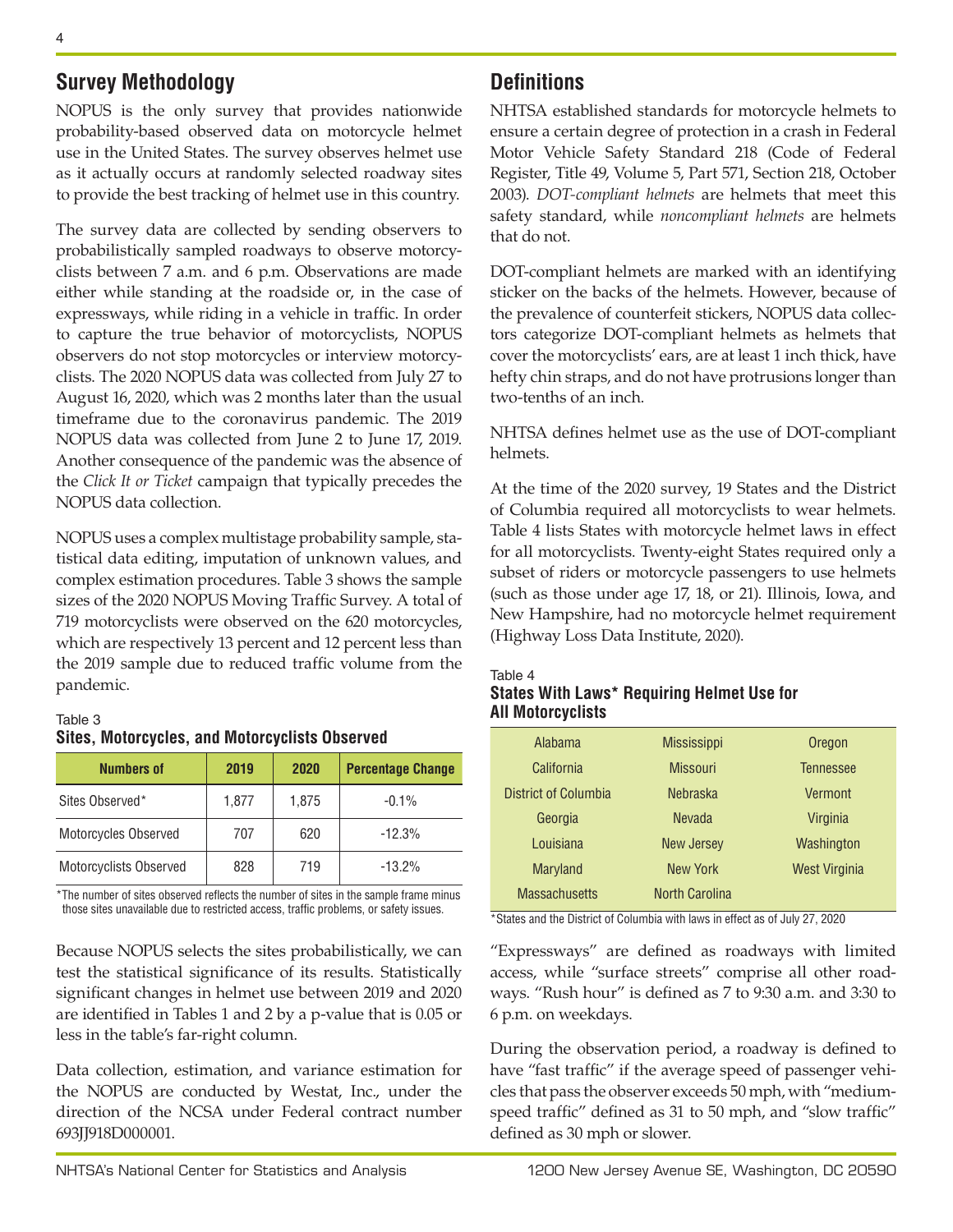During the observation period, a roadway is defined to have "heavy traffic" if the average number of vehicles on the roadway is greater than 5 per lane per mile, with "moderately dense traffic" defined as greater than 1 but less than or equal to 5 vehicles per lane per mile, and "light traffic" as less than or equal to 1 vehicle per lane per mile.

As of 2018, "Not Clear Weather Conditions" includes sites where light precipitation or light fog is present.

The survey uses the following definitions of geographic regions, defined by the States below.

Northeast: CT, MA, ME, NH, NJ, NY, PA, RI, VT

Midwest: IA, KS, IL, IN, MI, MN, MO, ND, NE, OH, SD, WI

South: AL, AR, DC, DE, FL, GA, KY, LA, MD, MS, NC, OK, SC, TN, TX, VA, WV

West: AK, AZ, CA, CO, HI, ID, MT, NM, NV, OR, UT, WA, WY

Please note that NHTSA uses the following data reporting guidelines for NOPUS publications:

An estimate whose numerator is based on fewer than five observations in the sample, and/or whose denominator is based on fewer than 30 observations in the sample is reported as "NA" in publications, including any related estimates.